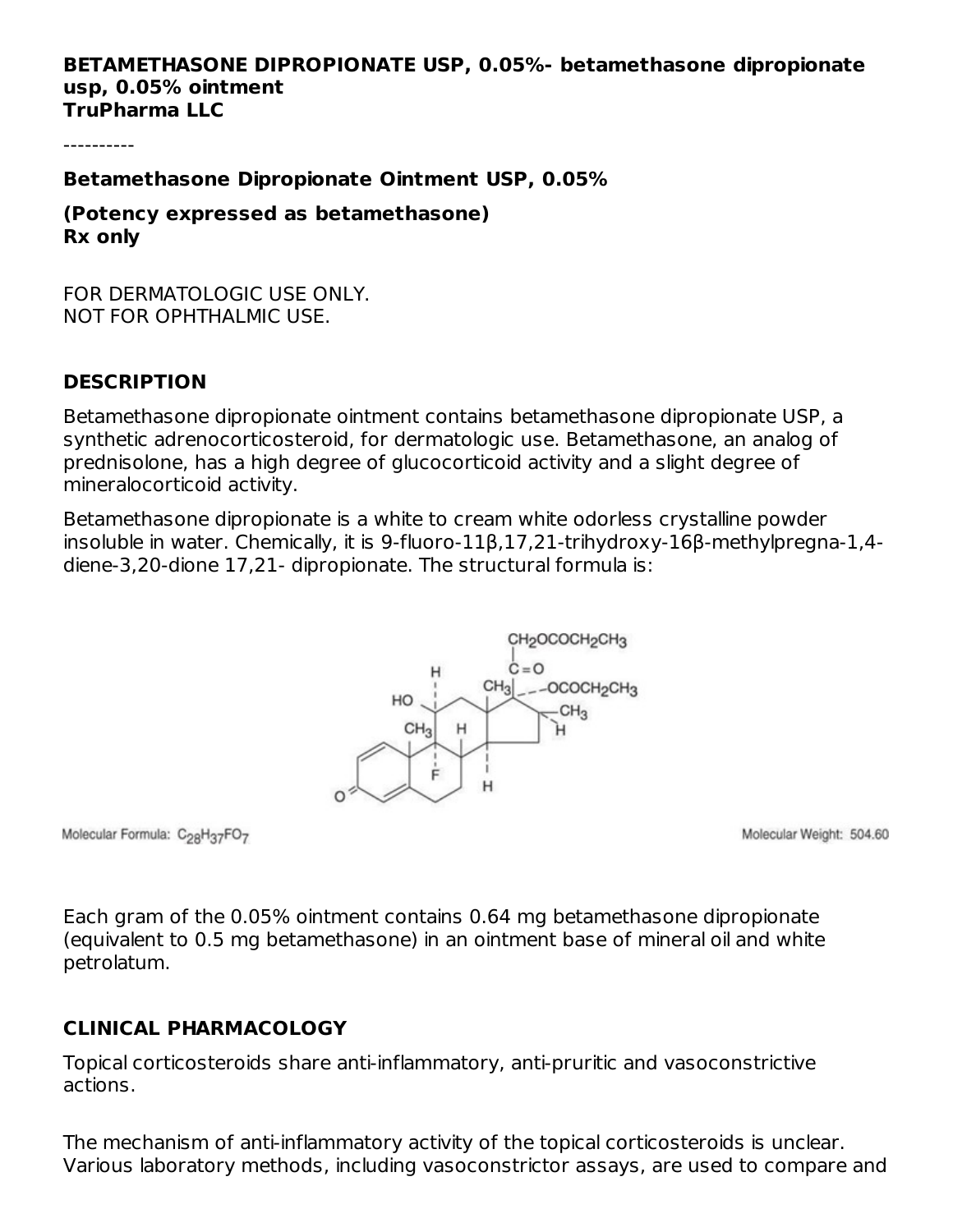predict potencies and/or clinical efficacies of the topical corticosteroids. There is some evidence to suggest that a recognizable correlation exists between vasoconstrictor potency and therapeutic efficacy in man (See **DOSAGE AND ADMINISTRATION**).

**Pharmacokinetics:** The extent of percutaneous absorption of topical corticosteroids is determined by many factors including the vehicle, the integrity of the epidermal barrier, and the use of occlusive dressings.

Topical corticosteroids can be absorbed from normal intact skin. Inflammation and/or other disease processes in the skin increase percutaneous absorption. Occlusive dressings substantially increase the percutaneous absorption of topical corticosteroids (See **DOSAGE AND ADMINISTRATION**).

Once absorbed through the skin, topical corticosteroids are handled through pharmacokinetic pathways similar to systemically administered corticosteroids. Corticosteroids are bound to plasma proteins in varying degrees. Corticosteroids are metabolized primarily in the liver and are then excreted by the kidneys. Some of the topical corticosteroids and their metabolites are also excreted into the bile.

## **INDICATIONS AND USAGE**

Topical corticosteroids are indicated for the relief of the inflammatory and pruritic manifestations of corticosteroid-responsive dermatoses.

## **CONTRAINDICATIONS**

Topical corticosteroids are contraindicated in those patients with a history of hypersensitivity to any of the components of the preparation.

#### **PRECAUTIONS**

#### **GENERAL**

Systemic absorption of topical corticosteroids has produced reversible hypothalamic pituitary-adrenal (HPA) axis suppression, manifestations of Cushing's syndrome, hyperglycemia, and glucosuria in some patients.

Conditions which augment systemic absorption include the application of the more potent steroids, use over large surface areas, prolonged use, and the addition of occlusive dressings (See **DOSAGE AND ADMINISTRATION**).

Therefore, patients receiving a large dose of a potent topical steroid applied to a large surface area should be evaluated periodically for evidence of HPA axis suppression by using the urinary free cortisol and ACTH stimulation tests. If HPA axis suppression is noted, an attempt should be made to withdraw the drug, to reduce the frequency of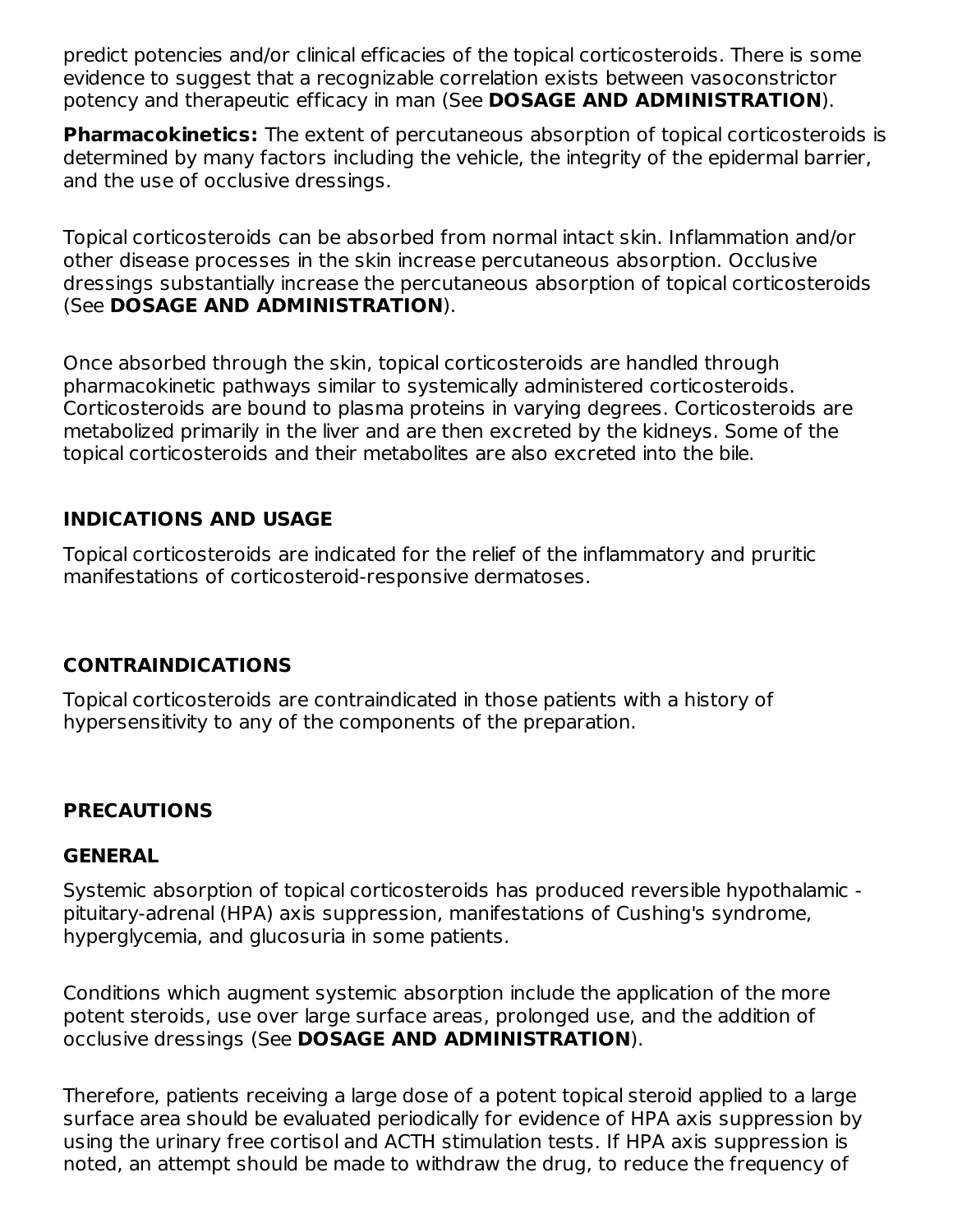application, or to substitute a less potent steroid.

Recovery of HPA axis function is generally prompt and complete upon discontinuation of the drug. Infrequently, signs and symptoms of steroid withdrawal may occur, requiring supplemental systemic corticosteroids.

Children may absorb proportionally larger amounts of topical corticosteroids and thus be more susceptible to systemic toxicity (See **PRECAUTIONS—Pediatric Use**). If irritation develops, topical corticosteroids should be discontinued, and appropriate therapy instituted.

In the presence of dermatological infections, the use of an appropriate antifungal or antibacterial agent should be instituted. If a favorable response does not occur promptly, the corticosteroid should be discontinued until the infection has been adequately controlled.

## **INFORMATION FOR PATIENTS**

Patients using topical corticosteroids should receive the following information and instructions:

- 1. This medication is to be used as directed by the physician. It is for external use only. Avoid contact with the eyes.
- 2. Patients should be advised not to use this medication for any disorder other than that for which it was prescribed.
- 3. The treated skin area should not be bandaged or otherwise covered or wrapped as to be occlusive.
- 4. Patients should report any signs of local adverse reactions.
- 5. Parents of pediatric patients should be advised not to use tight-fitting diapers or plastic pants on a child being treated in the diaper area, as these garments may constitute occlusive dressings (See **DOSAGE AND ADMINISTRATION**).

## **LABORATORY TESTS**

The following tests may be helpful in evaluating HPA axis suppression:

Urinary free cortisol test ACTH stimulation test

## **CARCINOGENESIS, MUTAGENESIS AND IMPAIRMENT OF FERTILITY**

Long-term animal studies have not been performed to evaluate the carcinogenic potential or the effect on fertility of topical corticosteroids.

Studies to determine mutagenicity with prednisolone and hydrocortisone have revealed negative results.

## **PREGNANCY**

Corticosteroids are generally teratogenic in laboratory animals when administered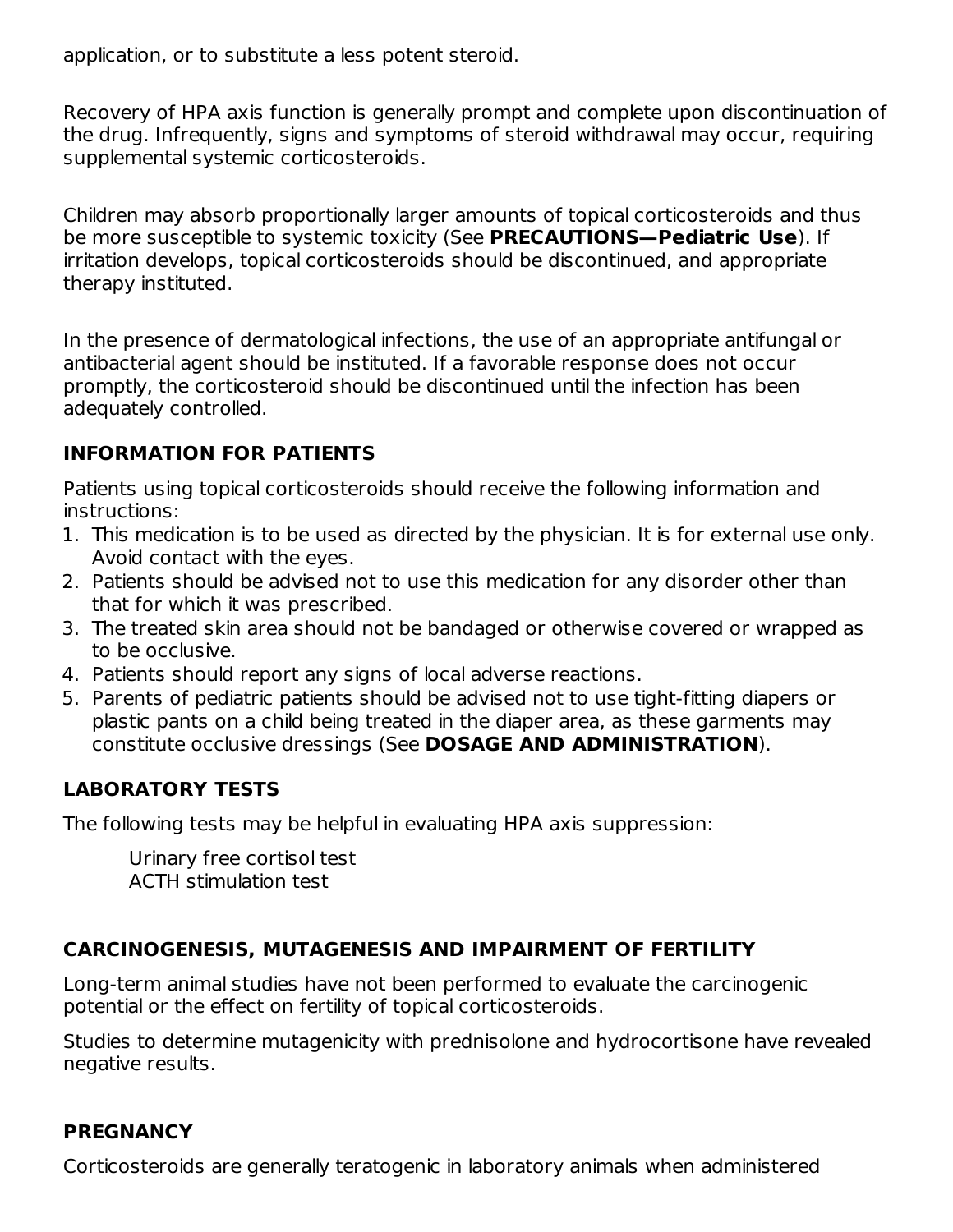systemically at relatively low dosage levels. The more potent corticosteroids have been shown to be teratogenic after dermal application in laboratory animals. There are no adequate and well-controlled studies in pregnant women on teratogenic effects from topically applied corticosteroids. Therefore, topical corticosteroids should be used during pregnancy only if the potential benefit justifies the potential risk to the fetus. Drugs of this class should not be used extensively on pregnant patients, in large amounts, or for prolonged periods of time.

### **NURSING MOTHERS**

It is not known whether topical administration of corticosteroids could result in sufficient systemic absorption to produce detectable quantities in breast milk. Systemically administered corticosteroids are secreted into breast milk in quantities **not** likely to have a deleterious effect on the infant. Nevertheless, caution should be exercised when topical corticosteroids are administered to a nursing woman.

### **PEDIATRIC USE**

**Pediatric patients may demonstrate greater susceptibility to topical corticosteroid- induced HPA axis suppression and Cushing's syndrome than mature patients because of a larger skin surface area to body weight ratio.**

Hypothalamic-pituitary-adrenal (HPA) axis suppression, Cushing's syndrome, and intracranial hypertension have been reported in children receiving topical corticosteroids. Manifestations of adrenal suppression in children include linear growth retardation, delayed weight gain, low plasma cortisol levels, and absence of response to ACTH stimulation. Manifestations of intracranial hypertension include bulging fontanelles, headaches, and bilateral papilledema.

Administration of topical corticosteroids to pediatric patients should be limited to the least amount compatible with an effective therapeutic regimen. Chronic corticosteroid therapy may interfere with the growth and development of children.

#### **ADVERSE REACTIONS**

The following local adverse reactions are reported infrequently when betamethasone dipropionate ointment is used as recommended in the **DOSAGE AND ADMINISTRATION** section. These reactions are listed in an approximate decreasing order of occurrence: burning, itching, irritation, dryness, folliculitis, hypertrichosis, acneiform eruptions, hypopigmentation, perioral dermatitis, allergic contact dermatitis, maceration of the skin, secondary infections, skin atrophy, striae and miliaria.

Systemic absorption of topical corticosteroids has produced reversible hypothalamicpituitary-adrenal (HPA) axis suppression, manifestations of Cushing's syndrome, hyperglycemia and glucosuria in some patients.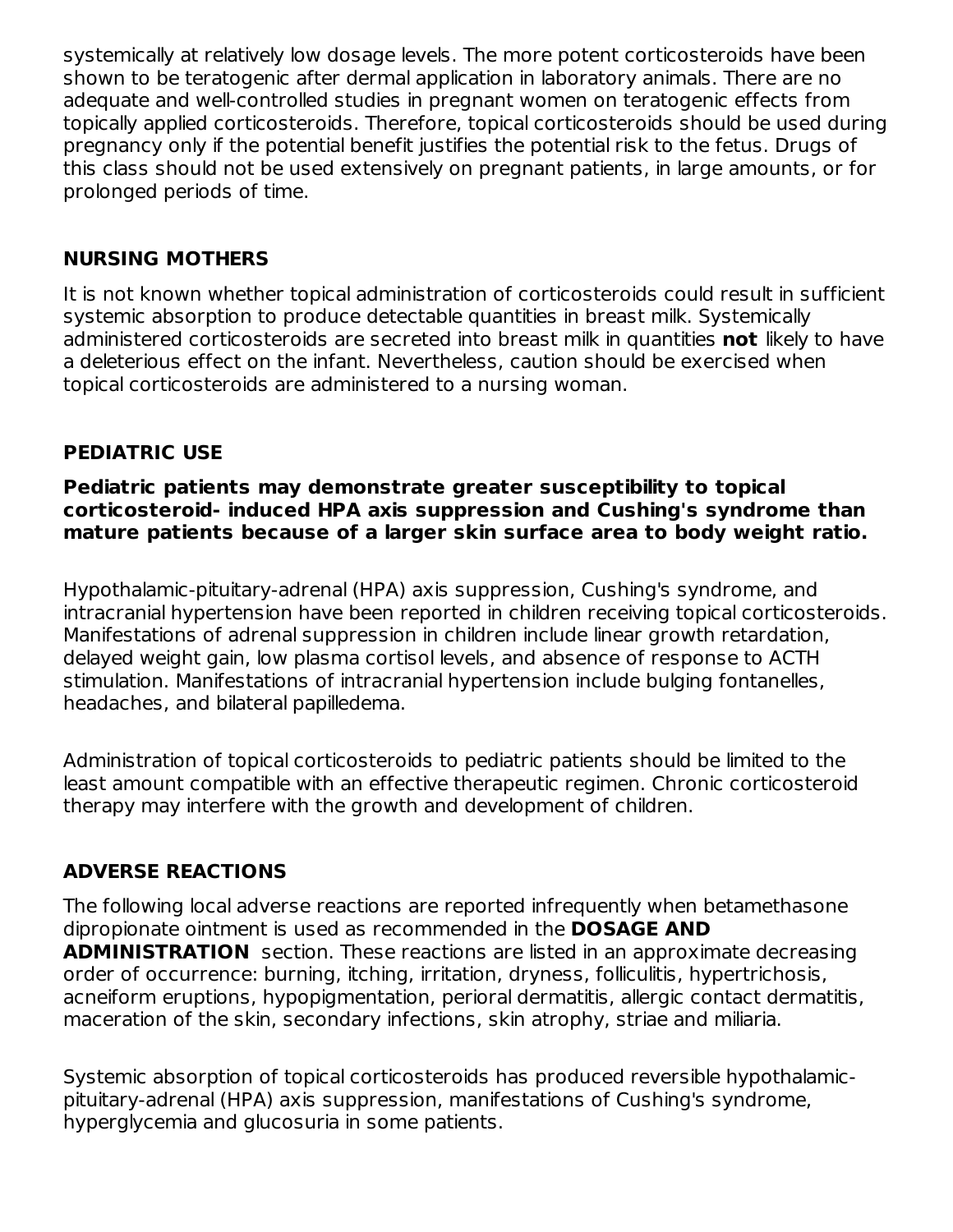#### **OVERDOSAGE**

Topically applied corticosteroids can be absorbed in sufficient amounts to produce systemic effects (See **PRECAUTIONS**).

#### **DOSAGE AND ADMINISTRATION**

Apply a thin film of betamethasone dipropionate ointment to the affected skin areas once daily. In some cases, twice daily dosage may be necessary.

If an infection develops, appropriate antimicrobial therapy should be instituted.

Betamethasone dipropionate ointment should not be used with occlusive dressings.

#### **HOW SUPPLIED**

Betamethasone dipropionate ointment USP, 0.05% is supplied as follows:

15 g tubes NDC 52817-824-15

45 g tubes NDC 52817-824-45

Store at 20°C to 25°C (68°F to 77°F); excursions permitted between 15°C to 30°C (59°F to 86°F) [see USP Controlled Room Temperature]. Protect from light and freezing.

#### **Manufactured For:**

Tasman Pharma Inc.

Warminster, PA 18974

Made in Canada.

Rev. 04/2021.

#### **Distributed By:**

Trupharma LLC,

Tampa, FL 33609 C-A231

#### **PACKAGE LABEL.PRINCIPAL DISPLAY PANEL**

NDC 52817-824-45 **Betamethasone Dipropionate Ointment USP, 0.05% (Potency expressed as Betamethasone**) FOR DERMATOLOGIC USE ONLY. NOT FOR OPHTHALMIC USE. **45 g Rx only**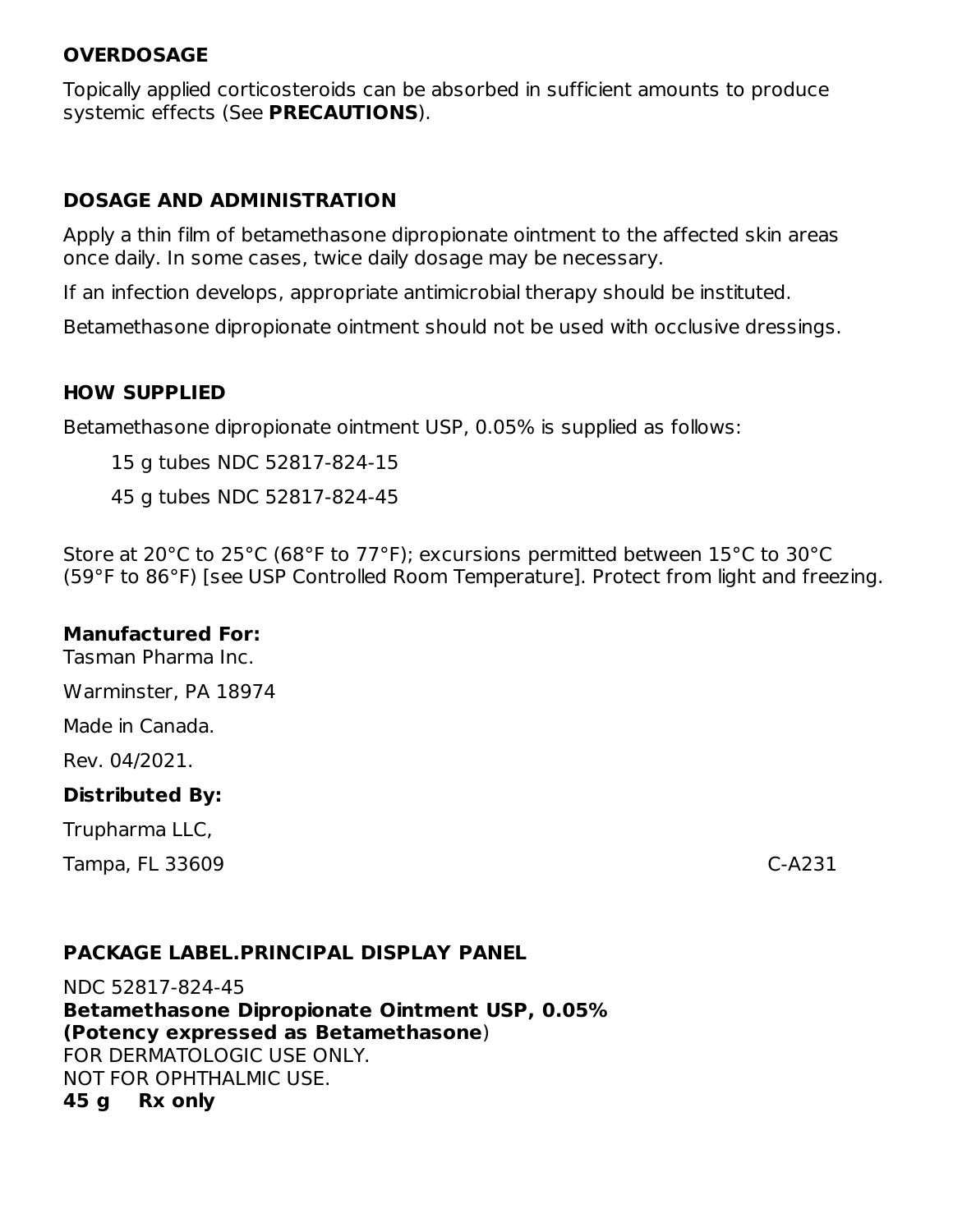|                                                                                           | <b>THEFTH I</b>                                                                                                                                                                                                                                                                                                                                                                                                                                                                                                                                                                                                                                                                                                                                                                                   |                        |                                                                                             |
|-------------------------------------------------------------------------------------------|---------------------------------------------------------------------------------------------------------------------------------------------------------------------------------------------------------------------------------------------------------------------------------------------------------------------------------------------------------------------------------------------------------------------------------------------------------------------------------------------------------------------------------------------------------------------------------------------------------------------------------------------------------------------------------------------------------------------------------------------------------------------------------------------------|------------------------|---------------------------------------------------------------------------------------------|
|                                                                                           | NDC: 52817-824-45<br>45g<br><b>Betamethasone Dipropionate</b><br>Ointment USP, 0.05%<br>(Potency expressed as betamethasone)<br>FOR DERMATOLOGIC USE ONLY. NOT FOR OPHTHALMIC USE.                                                                                                                                                                                                                                                                                                                                                                                                                                                                                                                                                                                                                | TruPharma <sup>T</sup> | <b>Betamethaso</b><br>VDC: 52817-824-45<br>Dipropionat<br>*<br><b>Ointment</b><br>USP, 0.05 |
|                                                                                           | <b>Rx</b> only<br><b>KEEP OUT OF THE REACH OF CHILDREN.</b>                                                                                                                                                                                                                                                                                                                                                                                                                                                                                                                                                                                                                                                                                                                                       |                        |                                                                                             |
|                                                                                           | Store at 20°C to 25°C (68°F to 77°F); excursions<br>Each gram contains 0.64 mg betamethasone<br>permitted between 15°C to 30°C (59°F to 86°F)<br>dipropionate (equivalent to 0.5 mg betamethasone) in<br>an ointment base of mineral oil and white petrolatum.<br>[see USP Controlled Room Temperature].<br>Protect from light and freezing<br><b>USUAL DOSAGE:</b> Apply a thin film of the ointment to<br>TO OPEN: To puncture the seal, reverse the cap and place the<br>the affected skin areas once daily. In some cases, twice<br>puncture-top onto the tube. Push down firmly until seal is open.<br>daily dosage may be necessary. See package insert for full<br>TO CLOSE: Screw the cap back onto the tube.<br>prescribing information.<br>See crimp of tube for Lot No. and Exp. Date. |                        |                                                                                             |
| 455<br>$\overline{8}$<br><b>XXXXXXXX</b><br>XXXXXXXX<br><b>FPO</b><br>EXP:<br>EXP:<br>SA: | NDC: 52817-824-45<br>45g<br><b>Betamethasone Dipropionate</b><br>Ointment USP, 0.05 %<br>(Potency expressed as betamethasone)<br>FOR DERMATOLOGIC USE ONLY. NOT FOR OPHTHALMIC USE.<br><b>Rx</b> only                                                                                                                                                                                                                                                                                                                                                                                                                                                                                                                                                                                             | <b>TruPharma</b>       |                                                                                             |
|                                                                                           | <b>KEEP OUT OF THE REACH OF CHILDREN.</b>                                                                                                                                                                                                                                                                                                                                                                                                                                                                                                                                                                                                                                                                                                                                                         |                        |                                                                                             |
|                                                                                           | <b>IMPORTANT:</b> The opening of this product is covered by a metal tamper-resistant<br>seal. If this seal has been punctured or is not visible, do not use and return<br>product to place of purchase.<br>Manufactured For:<br>Tasman Pharma Inc.,<br>Distributed By:<br>Warminster, PA 18974 Tasman TruPharma LLC<br>Made in Canada<br>Tampa, FL 33609<br>C-40132 Rev. 04/2021                                                                                                                                                                                                                                                                                                                                                                                                                  |                        |                                                                                             |

# **BETAMETHASONE DIPROPIONATE USP, 0.05%**

betamethasone dipropionate usp, 0.05% ointment

|                                                                                    | <b>Product Information</b>                         |                                                      |                                           |                                       |  |                                        |                                     |  |
|------------------------------------------------------------------------------------|----------------------------------------------------|------------------------------------------------------|-------------------------------------------|---------------------------------------|--|----------------------------------------|-------------------------------------|--|
|                                                                                    | <b>Product Type</b>                                | HUMAN PRESCRIPTION DRUG<br><b>Item Code (Source)</b> |                                           |                                       |  | NDC:52817-824                          |                                     |  |
|                                                                                    | <b>Route of Administration</b>                     |                                                      | <b>TOPICAL</b>                            |                                       |  |                                        |                                     |  |
|                                                                                    |                                                    |                                                      |                                           |                                       |  |                                        |                                     |  |
|                                                                                    | <b>Active Ingredient/Active Moiety</b>             |                                                      |                                           |                                       |  |                                        |                                     |  |
|                                                                                    | <b>Ingredient Name</b><br><b>Basis of Strength</b> |                                                      |                                           |                                       |  | <b>Strength</b>                        |                                     |  |
| BETAMETHASONE DIPROPIONATE (UNII: 826Y60901U) (BETAMETHASONE -<br>UNII:9842X06Q6M) |                                                    |                                                      | <b>DIPROPIONATE</b>                       | <b>BETAMETHASONE</b>                  |  | 0.5 <sub>mg</sub><br>in 1 <sub>q</sub> |                                     |  |
|                                                                                    |                                                    |                                                      |                                           |                                       |  |                                        |                                     |  |
|                                                                                    | <b>Inactive Ingredients</b>                        |                                                      |                                           |                                       |  |                                        |                                     |  |
| <b>Ingredient Name</b>                                                             |                                                    |                                                      |                                           |                                       |  | <b>Strength</b>                        |                                     |  |
|                                                                                    | <b>MINERAL OIL (UNII: T5L8T28FGP)</b>              |                                                      |                                           |                                       |  |                                        |                                     |  |
|                                                                                    | PETROLATUM (UNII: 4T6H12BN9U)                      |                                                      |                                           |                                       |  |                                        |                                     |  |
|                                                                                    |                                                    |                                                      |                                           |                                       |  |                                        |                                     |  |
|                                                                                    | <b>Packaging</b>                                   |                                                      |                                           |                                       |  |                                        |                                     |  |
| #                                                                                  | <b>Item Code</b>                                   |                                                      | <b>Package Description</b>                | <b>Marketing Start</b><br><b>Date</b> |  |                                        | <b>Marketing End</b><br><b>Date</b> |  |
| $\mathbf{1}$                                                                       | NDC:52817-824-<br>15                               | 1 in 1 CARTON                                        |                                           | 02/18/2022                            |  |                                        |                                     |  |
| п.                                                                                 |                                                    |                                                      | 15 g in 1 TUBE; Type 0: Not a Combination |                                       |  |                                        |                                     |  |